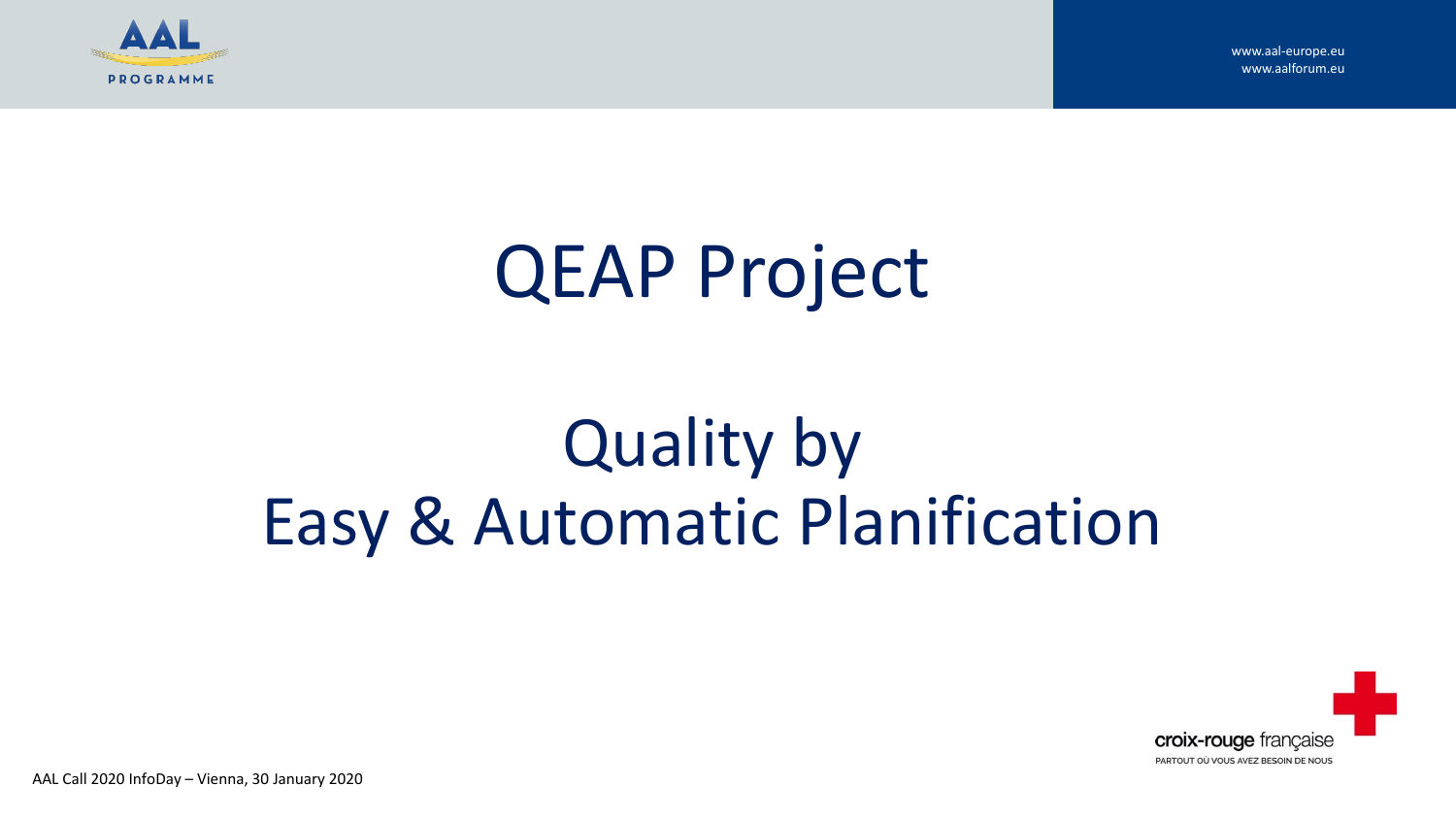

Who We Are

## 2 PARTNERS

#### ➢ The **French Red Cross**

Leader of the projet: strong experience in the **social field** We manage **577 health centers & care facilities**. Among them:

- o 33 residential accomodation for dependent elderly people
- o 31 services of nursing care at home
- o 14 at-home services

 $\rightarrow$  Those centers will serve as a testing ground for QEAP.

➢ The **CEA** (French technologic research center)

Co-applicant: expertise in **artificial intelligence**

 $\circ$  2 CEA teams involved in the project: text recognition, information extraction, planning tools, translation of users' needs into rules

croix-rouge francais

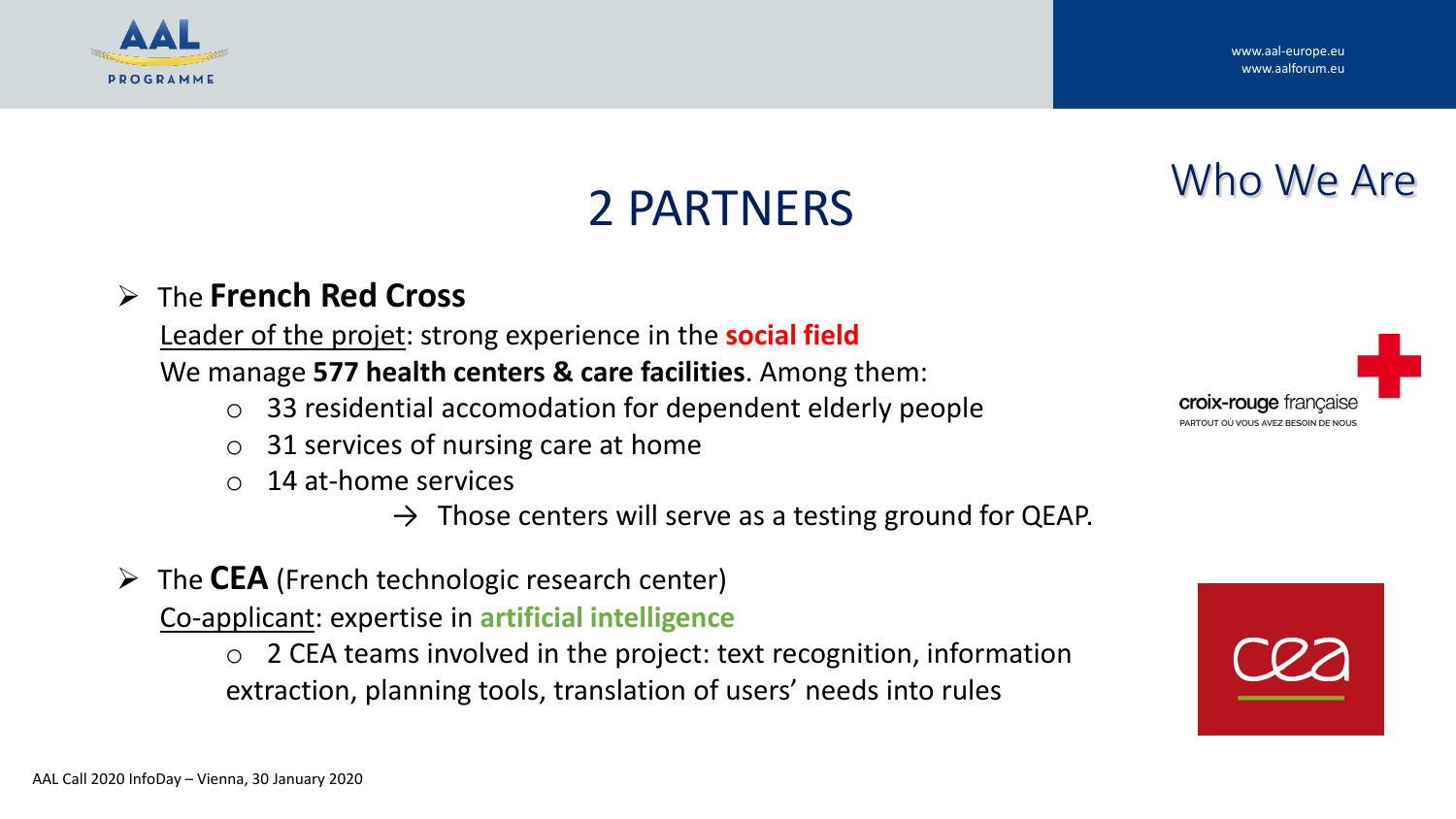

### Project idea

### WHAT IS QEAP?

An **innovative tool** that will make it easier to **plan working schedules** for care workers & managers in long term care institutions. It will improve:

- ➢ The care of **beneficaries** by taking into account their needs and preferencies
- ➢ The work of **health Managers** by helping them make strategic decisions about the organisation of the eldery support
- ➢ The life of **health Workers** by taking into account their skills & states of fatigue (degree of physical stress)

**OUR AIM: to improve the quality of life of beneficaries & the quality of worklife of health professionnals!**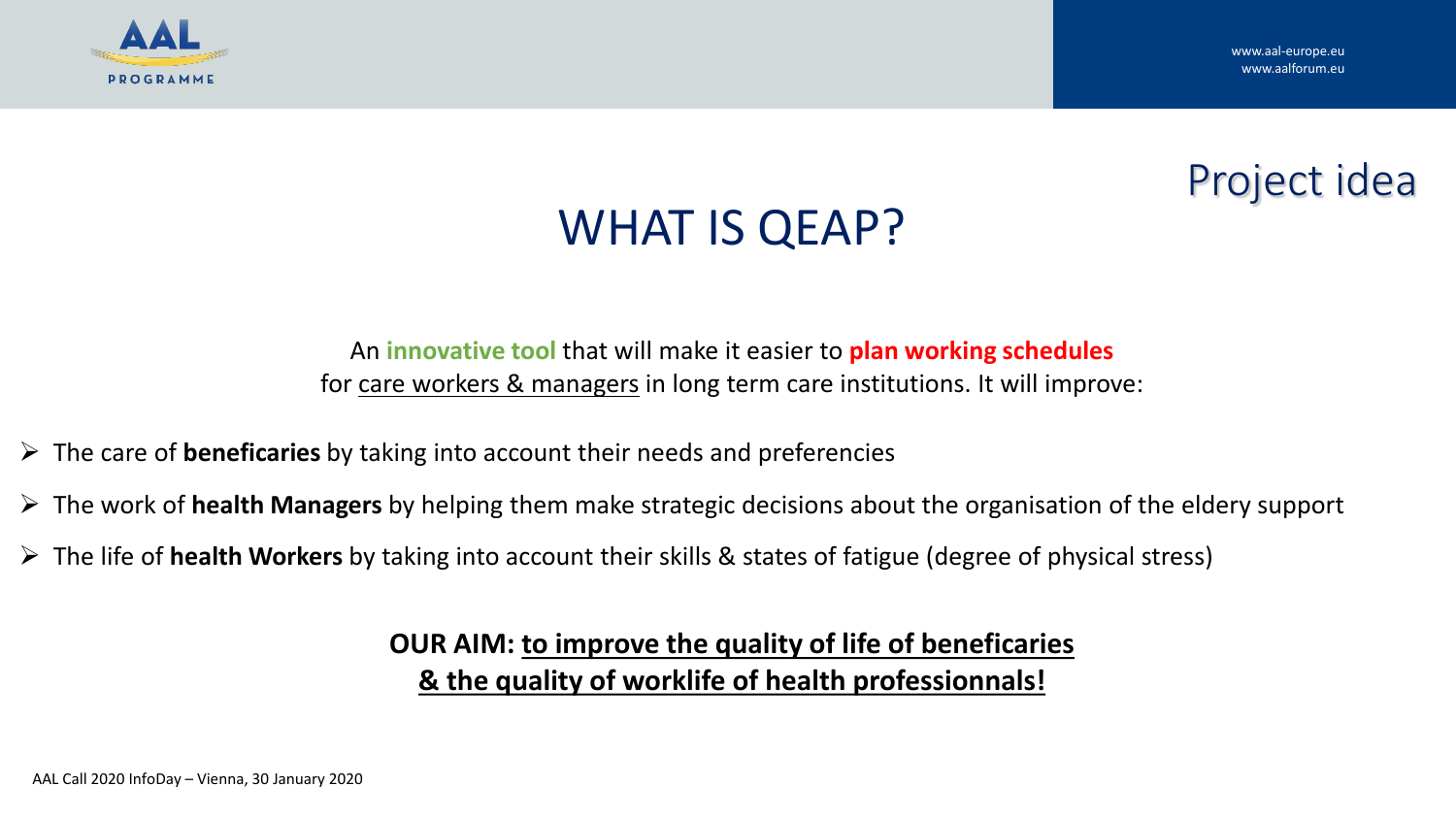

## WE CAN DO IT!

Thanks to AI (Artificial Intelligence),

the tool will be designed with the following data:

- $\checkmark$  Beneficiaries' needs
- $\checkmark$  Professionnals' skills
- $\checkmark$  Regulatory constraints
- ✓ Staff turn over
- $\checkmark$  Absenteeism

#### RESULTS:

**Optimized scheldules** with indicators that help make the best decisions with existant contraints.

**Improved life** for beneficiaires & professionals.